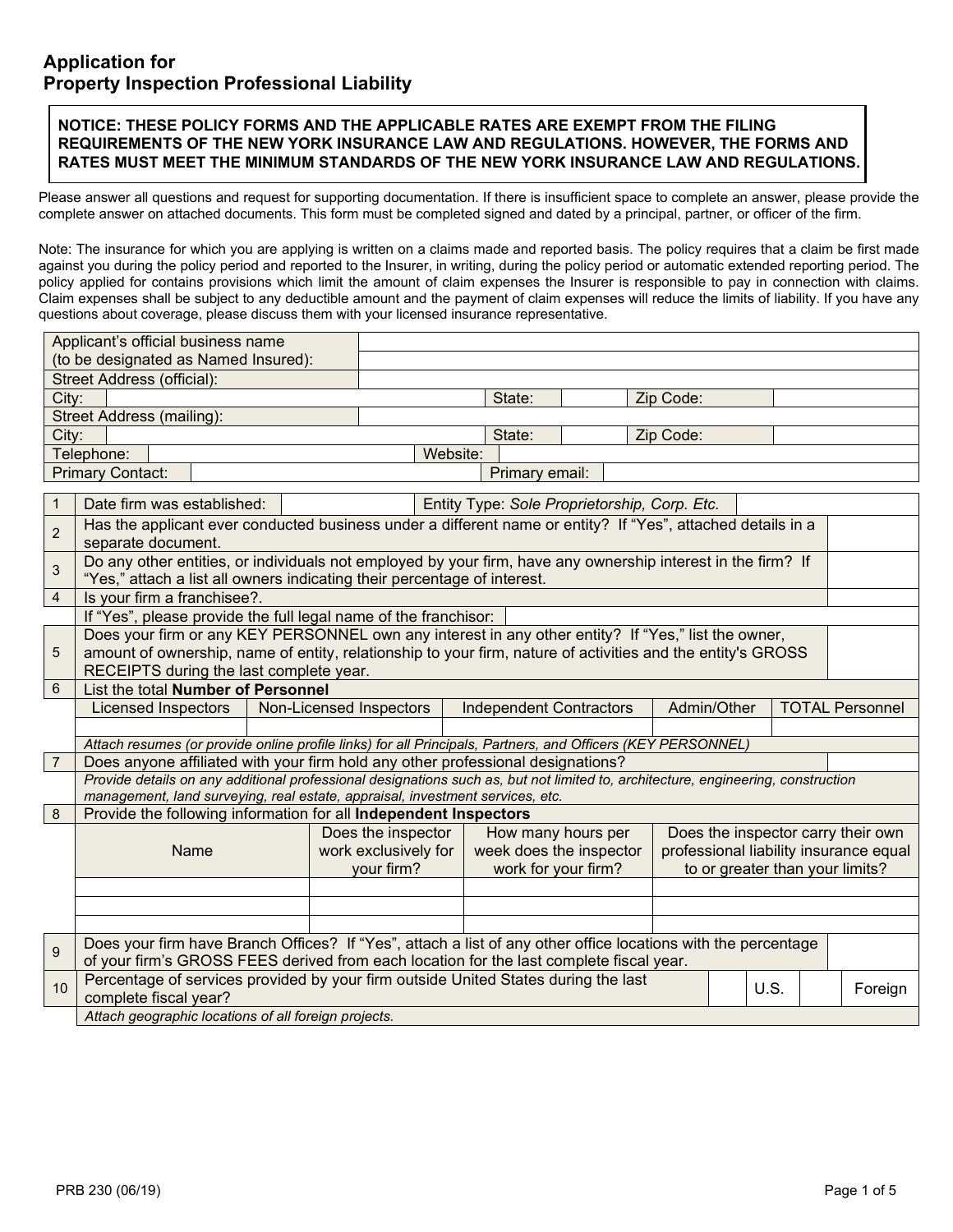#### 11 Provide your firm's GROSS FEES and NUMBER OF INSPECTIONS attributable to the following years. GROSS FEES means the approximate dollar amount of your firm's gross revenue, but not including interest income, rental income, or sales and service taxes.

|             |                                                                                                                                                                                                                       | Projected<br><b>Fiscal Year</b>               |  |  | Current<br><b>Fiscal Year</b> |                                | Last Completed<br><b>Fiscal Year</b> |                          | <b>Second Last</b><br><b>Fiscal Year</b> |                          |  |
|-------------|-----------------------------------------------------------------------------------------------------------------------------------------------------------------------------------------------------------------------|-----------------------------------------------|--|--|-------------------------------|--------------------------------|--------------------------------------|--------------------------|------------------------------------------|--------------------------|--|
|             | <b>Fiscal Year End Dates</b>                                                                                                                                                                                          |                                               |  |  |                               |                                |                                      |                          |                                          |                          |  |
|             |                                                                                                                                                                                                                       | Number of<br><b>Gross Fees</b><br>Inspections |  |  | <b>Gross Fees</b>             | Number of<br>Inspections       | <b>Gross Fees</b>                    | Number of<br>Inspections | <b>Gross Fees</b>                        | Number of<br>Inspections |  |
|             | Residential Properties 1-4 Units (\$/#)                                                                                                                                                                               |                                               |  |  |                               |                                |                                      |                          |                                          |                          |  |
|             | Residential Properties > 4 Units (\$/#)                                                                                                                                                                               |                                               |  |  |                               |                                |                                      |                          |                                          |                          |  |
|             | Commercial Properties (\$/#)                                                                                                                                                                                          |                                               |  |  |                               |                                |                                      |                          |                                          |                          |  |
|             | Other (provide details)                                                                                                                                                                                               |                                               |  |  |                               |                                |                                      |                          |                                          |                          |  |
|             | <b>Total GROSS FEES and</b>                                                                                                                                                                                           |                                               |  |  |                               |                                |                                      |                          |                                          |                          |  |
|             | <b>INSPECTIONS</b>                                                                                                                                                                                                    |                                               |  |  |                               |                                |                                      |                          |                                          |                          |  |
| 12          | Percentage of Gross Fees annually derived from your firm's largest client:                                                                                                                                            |                                               |  |  |                               |                                |                                      |                          |                                          |                          |  |
| 13          | Is the applicant the exclusive inspector for any real agency, developer, and/or builder?                                                                                                                              |                                               |  |  |                               |                                |                                      |                          |                                          |                          |  |
|             | If "Yes", provide details.                                                                                                                                                                                            |                                               |  |  |                               |                                |                                      |                          |                                          |                          |  |
| 14          | Provide the percentages, based on your firms GROSS FEES, attributable to the following inspection services:<br>Termite/Wood Destroying Organisms<br><b>Wind Mitigation</b>                                            |                                               |  |  |                               |                                |                                      |                          |                                          |                          |  |
|             |                                                                                                                                                                                                                       |                                               |  |  |                               |                                |                                      |                          |                                          |                          |  |
|             | Radon                                                                                                                                                                                                                 |                                               |  |  |                               | <b>Green Building/Auditing</b> |                                      |                          |                                          |                          |  |
|             | EIFS/Stucco                                                                                                                                                                                                           |                                               |  |  |                               | <b>Infrared Thermography</b>   |                                      |                          |                                          |                          |  |
|             | Septic/Water Purification                                                                                                                                                                                             |                                               |  |  |                               | Pool & Spa                     |                                      |                          |                                          |                          |  |
|             | Roof                                                                                                                                                                                                                  |                                               |  |  |                               | Chimney                        |                                      |                          |                                          |                          |  |
| 15          | For the last fiscal year, please enter the approximate percentage of your firms GROSS FEES attributable to the<br>following Client Types.                                                                             |                                               |  |  |                               |                                |                                      |                          |                                          |                          |  |
|             | Individual Seller / Prospective Buyer / Real Estate<br>Developers<br>Agency                                                                                                                                           |                                               |  |  |                               |                                |                                      |                          |                                          |                          |  |
|             | ender / Mortgage / Financial Institution                                                                                                                                                                              |                                               |  |  | <b>Public Sector</b>          |                                |                                      |                          |                                          |                          |  |
|             | Other: (provide details)                                                                                                                                                                                              |                                               |  |  |                               |                                |                                      |                          |                                          |                          |  |
| 16          |                                                                                                                                                                                                                       |                                               |  |  |                               |                                |                                      |                          |                                          |                          |  |
| Α           | The following questions are applicable to your firm's Business Practices:<br>Is there a pre-inspection agreement signed prior to each inspection? (please attach sample)                                              |                                               |  |  |                               |                                |                                      |                          |                                          |                          |  |
| B           | Does your firm include photographs with all inspection reports?                                                                                                                                                       |                                               |  |  |                               |                                |                                      |                          |                                          |                          |  |
|             | Average number of photos taken per Inspection                                                                                                                                                                         |                                               |  |  |                               |                                |                                      |                          |                                          |                          |  |
|             | Average number of photos included in each Inspection Report                                                                                                                                                           |                                               |  |  |                               |                                |                                      |                          |                                          |                          |  |
| C           | Is there a Limitation of Liability provision in your firm's standard Inspection Agreement?                                                                                                                            |                                               |  |  |                               |                                |                                      |                          |                                          |                          |  |
|             | If "Yes", what value is assigned to the Limitation?                                                                                                                                                                   |                                               |  |  |                               |                                |                                      |                          |                                          |                          |  |
| D           | What type of Inspection Report is typically generated by your firm (check all that apply)?                                                                                                                            |                                               |  |  |                               |                                |                                      |                          |                                          |                          |  |
|             | <b>Narrative</b>                                                                                                                                                                                                      | <b>Checklist</b>                              |  |  | Verbal                        | <b>None</b>                    |                                      |                          |                                          |                          |  |
| E<br>F      | What type of computer software does your firm use to generate Inspection Reports?<br>To what professional Inspection associations or organizations does your firm belong?                                             |                                               |  |  |                               |                                |                                      |                          |                                          |                          |  |
| G           | Which Standard of Practice does your firm follow?                                                                                                                                                                     |                                               |  |  |                               |                                |                                      |                          |                                          |                          |  |
| H           | Does your firm provide a recommended timeframe for necessary repairs noted in the inspection report?                                                                                                                  |                                               |  |  |                               |                                |                                      |                          |                                          |                          |  |
|             | Does Applicant provide referrals or recommendations for remediation needed?                                                                                                                                           |                                               |  |  |                               |                                |                                      |                          |                                          |                          |  |
| 17          | The following questions are applicable to Privacy/Network Security coverage:                                                                                                                                          |                                               |  |  |                               |                                |                                      |                          |                                          |                          |  |
| Α           | If your firm uses laptops, are all laptops password protected?                                                                                                                                                        |                                               |  |  |                               |                                |                                      |                          |                                          |                          |  |
| B           | Does your firm have a firewall and anti-virus/spam/malware software in place?                                                                                                                                         |                                               |  |  |                               |                                |                                      |                          |                                          |                          |  |
| $\mathsf C$ | Are written network security and privacy policies in place?                                                                                                                                                           |                                               |  |  |                               |                                |                                      |                          |                                          |                          |  |
| D           | Is all private and personal information encrypted?                                                                                                                                                                    |                                               |  |  |                               |                                |                                      |                          |                                          |                          |  |
| Е           | Are procedures in place to report and respond to unauthorized attempts to access computer system(s)?                                                                                                                  |                                               |  |  |                               |                                |                                      |                          |                                          |                          |  |
|             | What are the estimated number of personally identifiable information* records maintained                                                                                                                              |                                               |  |  |                               |                                |                                      |                          |                                          |                          |  |
|             | throughout your firm's network?                                                                                                                                                                                       |                                               |  |  |                               |                                |                                      |                          |                                          |                          |  |
|             | * Personally identifiable Information "PII" are data that, when used alone or with other relevant data,<br>can identify an individual. PII may contain direct identifiers such as driver's license number or checking |                                               |  |  |                               |                                |                                      |                          |                                          |                          |  |
|             | account number, etc. that can identify a person uniquely, or quasi-identifiers such as race that can be                                                                                                               |                                               |  |  |                               |                                |                                      |                          |                                          |                          |  |
|             | combined with other quasi-identifiers such as date of birth to successfully recognize an individual.                                                                                                                  |                                               |  |  |                               |                                |                                      |                          |                                          |                          |  |
| 18          | Provide the following about your firm's Professional Liability insurance program:                                                                                                                                     |                                               |  |  |                               |                                |                                      |                          |                                          |                          |  |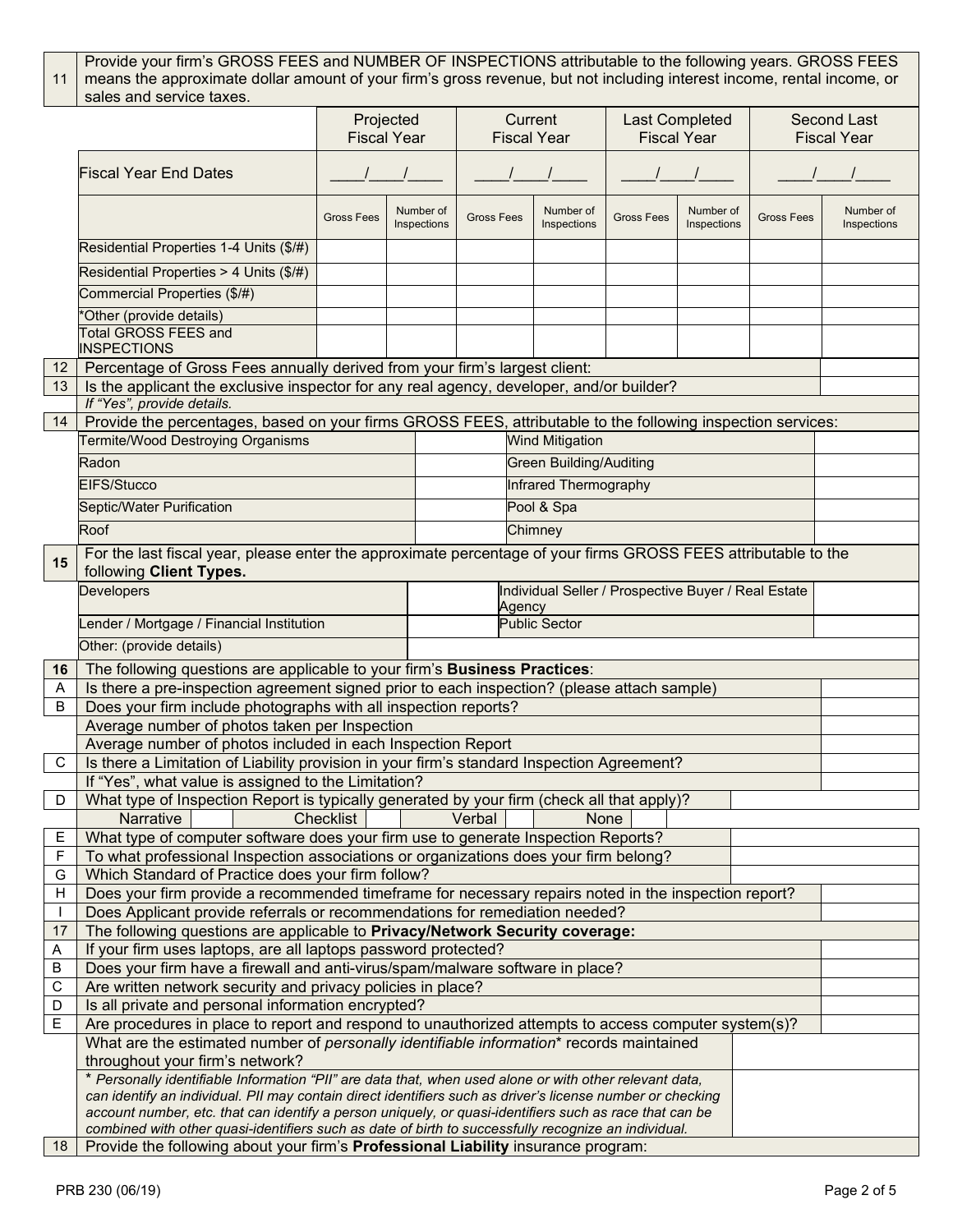|              | <b>Insurance Company</b>                                                                                                                                                                                                                                                                                                                                                    | <b>Policy Period</b> | Limit<br>(Per Claim /<br>Aggregate) | Deductible &<br>Deductible Type |  | Premium | Privacy & Net<br>Coverage<br>Y/N |  |  |  |
|--------------|-----------------------------------------------------------------------------------------------------------------------------------------------------------------------------------------------------------------------------------------------------------------------------------------------------------------------------------------------------------------------------|----------------------|-------------------------------------|---------------------------------|--|---------|----------------------------------|--|--|--|
|              |                                                                                                                                                                                                                                                                                                                                                                             |                      |                                     |                                 |  |         |                                  |  |  |  |
|              |                                                                                                                                                                                                                                                                                                                                                                             |                      |                                     |                                 |  |         |                                  |  |  |  |
|              |                                                                                                                                                                                                                                                                                                                                                                             |                      |                                     |                                 |  |         |                                  |  |  |  |
|              |                                                                                                                                                                                                                                                                                                                                                                             |                      |                                     |                                 |  |         |                                  |  |  |  |
|              |                                                                                                                                                                                                                                                                                                                                                                             |                      |                                     |                                 |  |         |                                  |  |  |  |
| Α            | Retroactive date on current policy (If Full Prior Acts enter "Full"):                                                                                                                                                                                                                                                                                                       |                      |                                     |                                 |  |         |                                  |  |  |  |
| B            | Does your current policy have Specific Additional Limit Endorsements? (If "Yes" please attach details)                                                                                                                                                                                                                                                                      |                      |                                     |                                 |  |         |                                  |  |  |  |
| C            | Provide the following about your firm's General Liability insurance program:                                                                                                                                                                                                                                                                                                |                      |                                     |                                 |  |         |                                  |  |  |  |
|              | <b>Insurance Company</b>                                                                                                                                                                                                                                                                                                                                                    | <b>Policy Period</b> | Limit                               | Deductible                      |  | Premium | Privacy & Net<br>Coverage<br>Y/N |  |  |  |
|              |                                                                                                                                                                                                                                                                                                                                                                             |                      |                                     |                                 |  |         |                                  |  |  |  |
| 19           | <b>Claim Awareness:</b><br>Claim(s) means a demand received by the Insured for money or services and which alleges a wrongful act. Claim(s)<br>includes but is not limited to lawsuits, petitions, arbitrations or other alternative dispute resolution requests filed against<br>the Insured                                                                               |                      |                                     |                                 |  |         |                                  |  |  |  |
| A            | After inquiry, do any directors, officers, principals, partners, insurance managers, of the firm<br>for which coverage is sought, have knowledge of any incident, a circumstance, an event, or<br>unresolved fee dispute that may result in a claim?                                                                                                                        |                      |                                     |                                 |  |         |                                  |  |  |  |
|              | If "Yes," attach the following details: Project Name, Potential Claimant, Alleged Damages, Dates                                                                                                                                                                                                                                                                            |                      |                                     |                                 |  |         |                                  |  |  |  |
| <sub>B</sub> | Within the past five (5) years, have any claims been made or legal action brought against the firm, its                                                                                                                                                                                                                                                                     |                      |                                     |                                 |  |         |                                  |  |  |  |
|              | predecessor(s), or any past or present principals, partners, insurance managers, or employees?<br>If "Yes," attach the following details: Project Name, Claimant, Nature of Damages (include dollar amount), Dates                                                                                                                                                          |                      |                                     |                                 |  |         |                                  |  |  |  |
| C            | Within the past five (5) years, have you had any information security breaches, including unauthorized<br>access, unauthorized use, unauthorized disclosure, virus, denial of service attack, theft of data, fraud,<br>electronic vandalism, sabotage, extortion or other security events, including notification for any actual or<br>potential compromise of information? |                      |                                     |                                 |  |         |                                  |  |  |  |
|              | If "Yes," attach the following details: Project Name, Potential Claimant, Nature of Damages (include dollar amount), Dates                                                                                                                                                                                                                                                  |                      |                                     |                                 |  |         |                                  |  |  |  |
| 20           | Quotation Options: Indicate which options your firm wishes quoted for professional liability insurance                                                                                                                                                                                                                                                                      |                      |                                     |                                 |  |         |                                  |  |  |  |
|              | Limits                                                                                                                                                                                                                                                                                                                                                                      |                      |                                     |                                 |  |         |                                  |  |  |  |
|              | <b>Deductible</b>                                                                                                                                                                                                                                                                                                                                                           |                      |                                     |                                 |  |         |                                  |  |  |  |
|              | <b>First Dollar Defense?</b>                                                                                                                                                                                                                                                                                                                                                |                      |                                     |                                 |  |         |                                  |  |  |  |

### FRAUD STATEMENT

Any person who knowingly presents a false or fraudulent claim for payment of a loss or benefit or knowingly presents false information in an application for insurance is guilty of a crime and may be subject to fines and confinement in prison.

### FRAUD STATEMENT TO ARKANSAS APPLICANTS

Any person who knowingly presents a false or fraudulent claim for payment of a loss or benefit or knowingly presents false information in an application for insurance is guilty of a crime and may be subject to fines and confinement in prison.

### FRAUD STATEMENT TO COLORADO APPLICANTS

It is unlawful to knowingly provide false, incomplete, or misleading facts or information to an insurance company for the purpose of defrauding or attempting to defraud the company. Penalties may include imprisonment, fines, denial of insurance, and civil damages. Any insurance company or agent of an insurance company who knowingly provides false, incomplete, or misleading facts or information to a policyholder or claimant for the purpose of defrauding or attempting to defraud the policyholder or claimant with regard to settlement or award payable from insurance proceeds shall be reported to the Colorado division of insurance within the department of regulatory agencies.

### FRAUD STATEMENT TO DISTRICT OF COLUMBIA APPLICANTS

WARNING: It is a crime to provide false, or misleading information to an insurer for the purpose of defrauding the insurer or any other person. Penalties include imprisonment and/or fines. In addition, an insurer may deny insurance benefits if false information materially related to a claim was provided by the applicant FRAUD STATEMENT TO FLORIDA APPLICANTS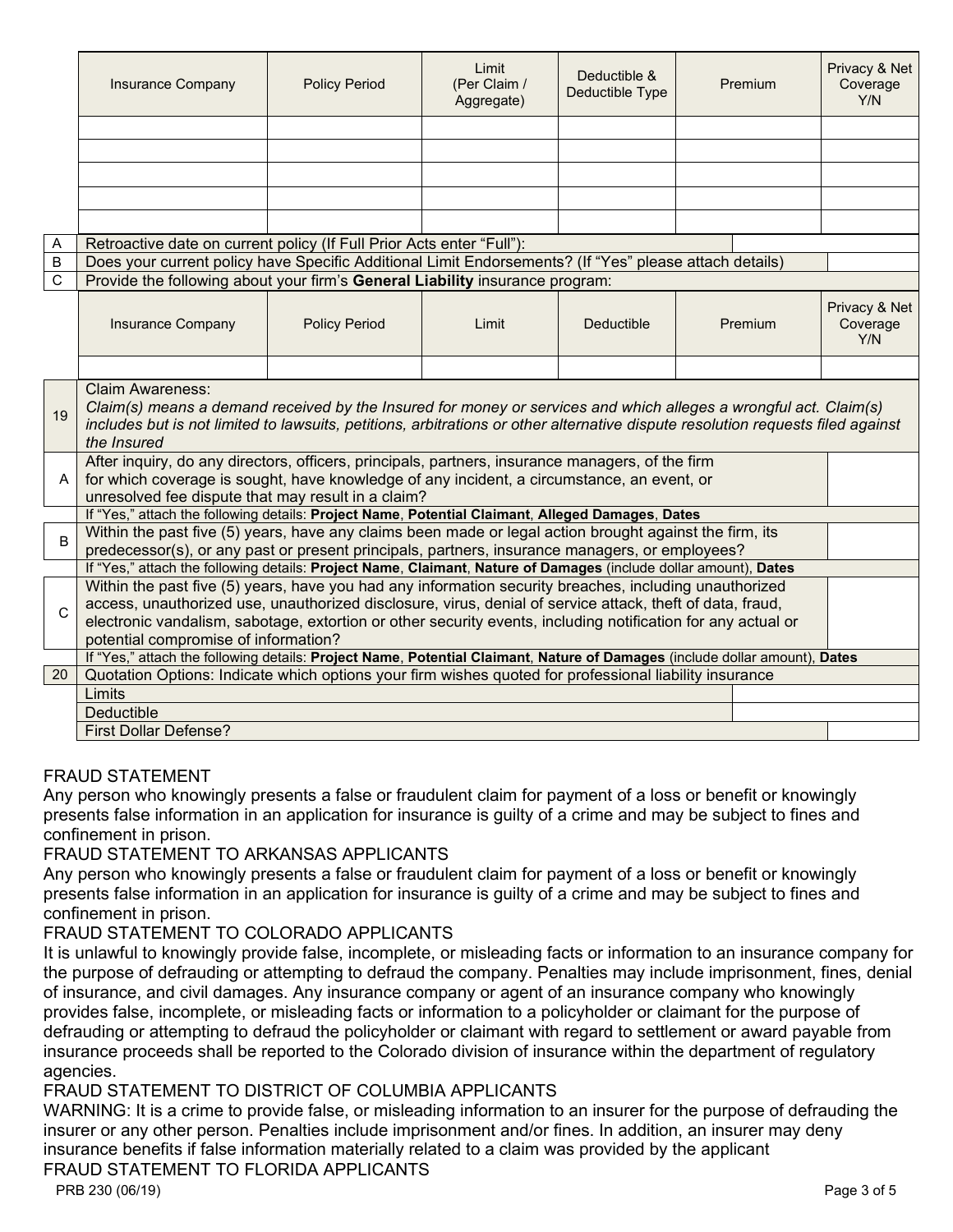Any person who knowingly, and with intent to injure, defraud, or deceive any insurer files a statement of claim or an application containing any false, incomplete or misleading information is guilty of a felony of the third degree. FRAUD STATEMENT TO HAWAII APPLICANTS

For your protection, Hawaii law requires you to be informed that any person who presents a fraudulent claim for payment of a loss or benefit is guilty of a crime punishable by fines or imprisonment, or both.

## FRAUD STATEMENT TO IDAHO APPLICANTS

Any person who knowingly, and with intent to defraud or deceive any insurance company, files a statement of claim containing any false, incomplete or misleading information is guilty of a felony.

## FRAUD STATEMENT TO KANSAS APPLICANTS

Any person who knowingly and with intent to defraud, presents, causes to be presented or prepares with knowledge or belief that it will be presented to or by an insurer, purported insurer, broker or any agent thereof, any written statement as part of, or in support of, an application for the issuance of, or the rating of an insurance policy for personal or commercial insurance, or a claim for payment or other benefit pursuant to an insurance policy for commercial or personal insurance which such person knows to contain materially false information concerning any fact material thereto, or who conceals, for the purpose of misleading, information concerning any fact material thereto, is guilty of a crime and may be subject to fines and confinement in prison.

### FRAUD STATEMENT TO KENTUCKY APPLICANTS

Any person who knowingly and with intent to defraud any insurance company or other person files an application for insurance containing any materially false information, or conceals, for the purpose of misleading, information concerning any fact material thereto, commits a fraudulent insurance act, which is a crime.

### FRAUD STATEMENT TO LOUISIANA APPLICANTS

Any person who knowingly presents a false or fraudulent claim for payment of a loss or benefit or knowingly presents false information in an application for insurance is guilty of a crime and may be subject to fines and confinement in prison.

## FRAUD STATEMENT TO MAINE APPLICANTS

It is a crime to knowingly provide false, incomplete or misleading information to an insurance company for the purpose of defrauding the company. Penalties may include imprisonment, fines, or a denial of insurance benefits. FRAUD STATEMENT TO MARYLAND APPLICANTS

Any person who knowingly or willfully presents a false or fraudulent claim for payment of a loss or benefit or who knowingly or willfully presents false information in an application for insurance is guilty of a crime and may be subject to fines and confinement in prison.

## FRAUD STATEMENT TO MINNESOTA APPLICANTS

Any person who files a claim with intent to defraud or helps commit a fraud against an insurer is guilty of a crime. FRAUD STATEMENT TO NEW HAMPSHIRE APPLICANTS

Any person who, with purpose to injure, defraud or deceive any insurance company, files a statement of claim containing any false, incomplete or misleading information is subject to prosecution and punishment for insurance fraud, as provided in RSA 638:20.

# FRAUD STATEMENT TO NEW JERSEY APPLICANTS

Any person who includes any false or misleading information on an application for an insurance policy is subject to criminal and civil penalties.

## FRAUD STATEMENT TO NEW MEXICO APPLICANTS

Any person who knowingly presents a false or fraudulent claim for payment of a loss or benefit or knowingly presents false information in an application for insurance is guilty of a crime and may be subject to civil fines and criminal penalties.

# FRAUD STATEMENT TO NEW YORK APPLICANTS

Any person who knowingly and with intent to defraud any insurance company or other person files an application for insurance or statement of claim containing any materially false information, or conceals for the purpose of misleading, information concerning any fact material thereto, commits a fraudulent insurance act, which is a crime, and shall also be subject to a civil penalty not to exceed five thousand dollars and the stated value of the claim for each such violation.

### FRAUD STATEMENT TO OHIO APPLICANTS

Any person who, with intent to defraud or knowing that he is facilitating a fraud against an insurer, submits an application or files a claim containing a false or deceptive statement is guilty of insurance fraud.

# FRAUD STATEMENT TO OKLAHOMA APPLICANTS

WARNING: Any person who knowingly, and with intent to injure, defraud or deceive any insurer, makes any claim for the proceeds of an insurance policy containing any false, incomplete or misleading information is guilty of a felony.